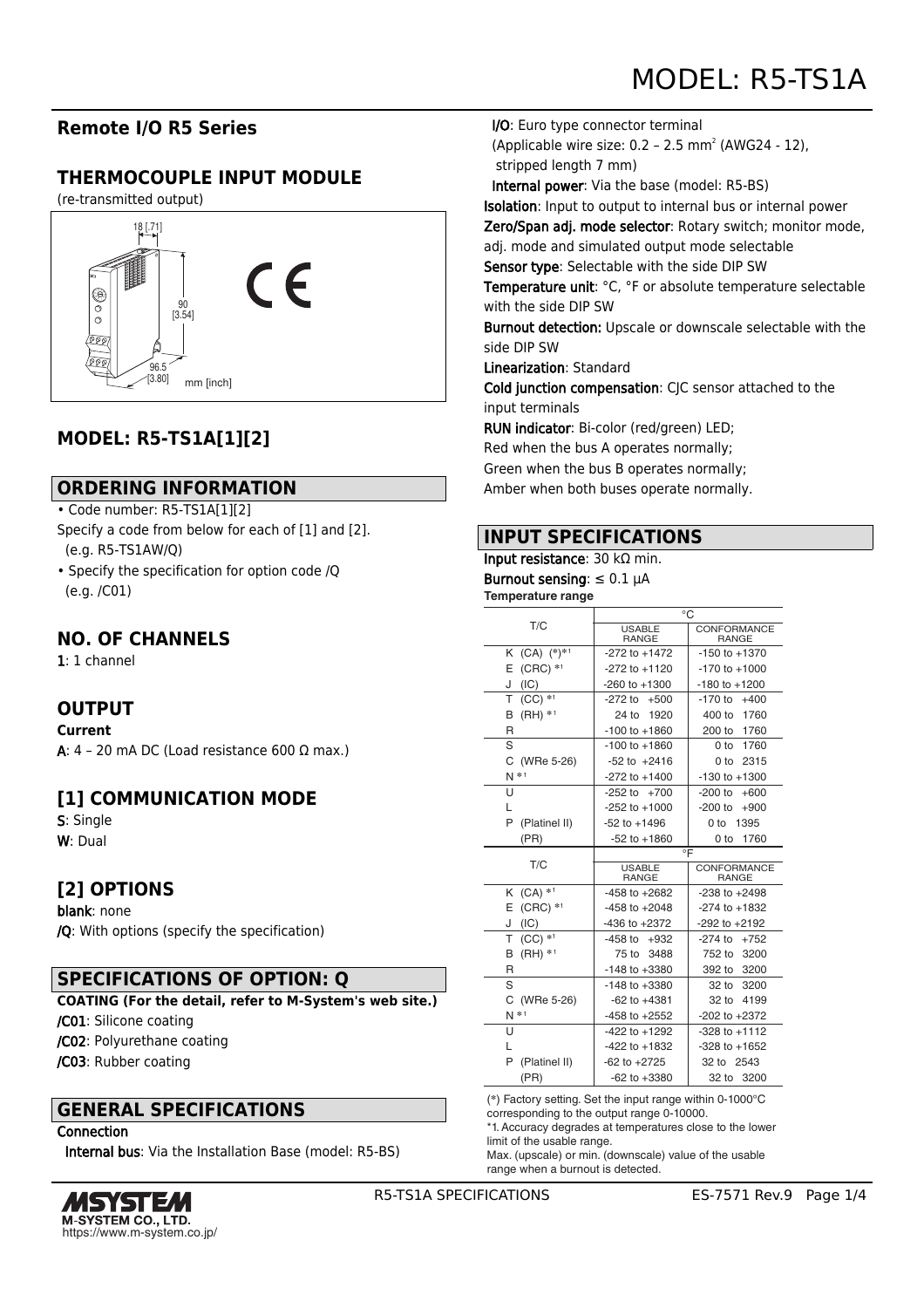# **OUTPUT SPECIFICATIONS**

Operational range: Approx. 0 – 24 mA DC

# **INSTALLATION**

Operating temperature: -10 to +55°C (14 to 131°F) Operating humidity: 30 to 90 %RH (non-condensing) Atmosphere: No corrosive gas or heavy dust Mounting: Installation Base (model: R5-BS) Weight: 100 g (0.22 lb)

## **PERFORMANCE**

#### Conversion accuracy

 Input: ±0.4°C (±0.6°C for C thermocouple) ±0.8°F (±1.1°F for C thermocouple)

**Output:**  $\pm 0.1$  % of the retransmitted range  $+$  input conversion accuracy (May exceed  $\pm$  0.1 % depending upon the input temperature range.)

Conversion data: Temperature data scaled and converted into 0 – 100 % data and supplied to the internal network bus

#### Data allocation: 1

Cold junction compensation error:  $\pm 0.5^{\circ}$ C or  $\pm 0.9^{\circ}$ F (at 20°C ±10°C or 68°F ±18°F)

#### Temp. coefficient

 Input: ±0.015 %/°C (±0.008 %/°F) Output: ±0.02 %/°C (±0.01 %/°F)

Response time:  $\leq 0.4$  sec. (0 - 90 %)

#### Burnout response time:  $\leq 2$  sec.

Insulation resistance:  $\geq 100$  MQ with 500 V DC Dielectric strength: 1500 V AC @ 1 minute (input to output to internal bus or internal power) 2000 V AC @ 1 minute (power input to FG; isolated on the power supply module)

## **STANDARDS & APPROVALS**

#### EU conformity: EMC Directive EMI EN 61000-6-4 EMS EN 61000-6-2 RoHS Directive

#### **FUNCTIONS**

• Zero/Span Adjustment Modes Monitor Mode

Re-transmits the input signal as output in proportion.

#### Output 0 % Adjustment Mode

Adjusts the 0 % output signal using the front UP/DOWN buttons, in monitoring the output value with a multimeter. SW1 through SW3 switch the internal increments by 1, 5 and 10.

#### Output 100 % Adjustment Mode



Adjusts the 100 % output signal using the front UP/DOWN buttons, in monitoring the output value with a multimeter. SW4 through SW6 switch the internal increments by 1, 5 and 10.

#### Simulated Output Mode

Outputs the simulated signals of 0 %, 50 % and 100 %.

#### • How to Operate

1) Start up in Monitor Mode (SW position  $= 0$ ) and wait for 2 or 3 seconds.

2) Switch to another mode and go through the adjustments.

3) Reset the switch to the position '0' so that the new

setting is stored in the internal memory.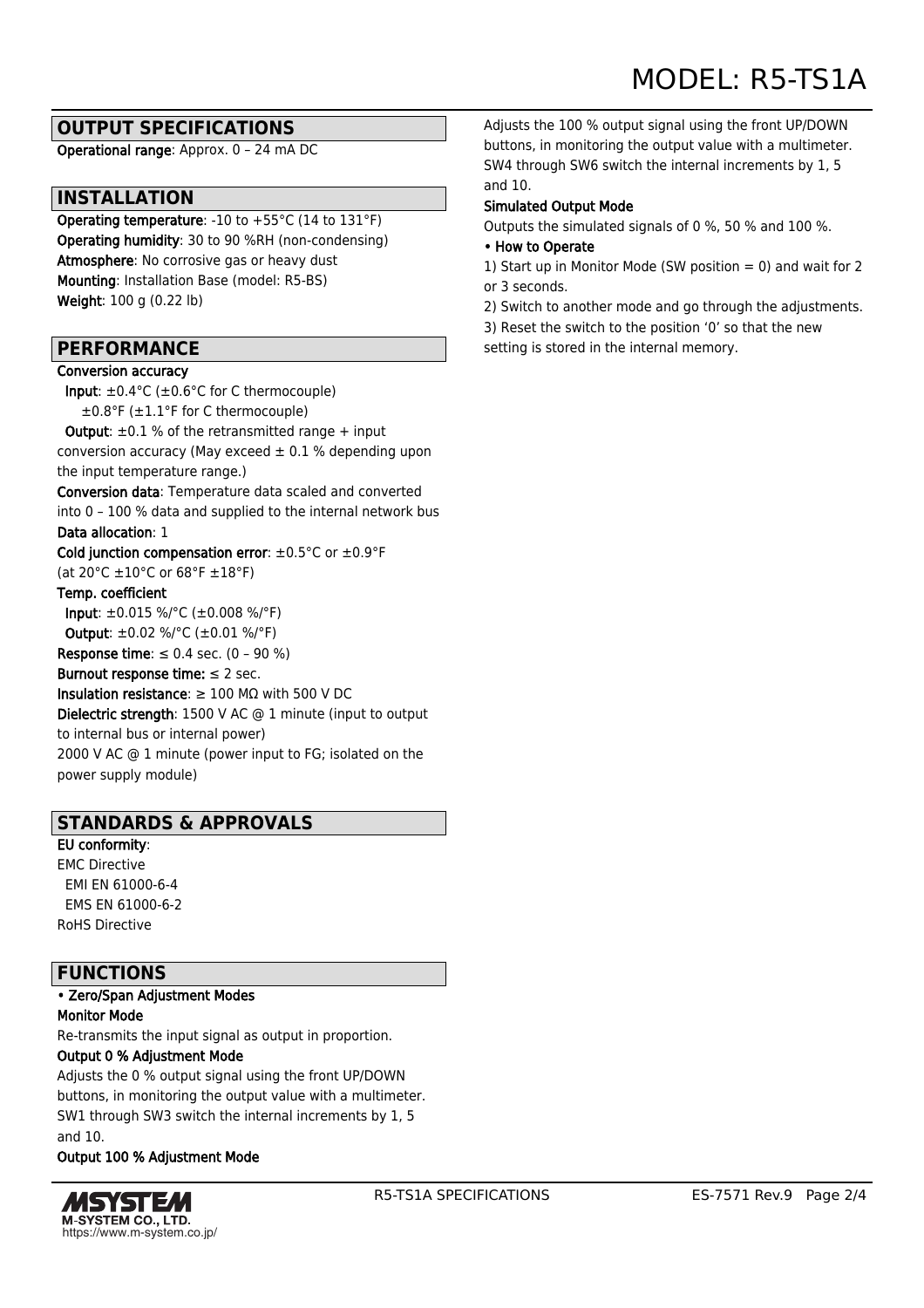# MODEL: R5-TS1A



## **EXTERNAL DIMENSIONS & TERMINAL ASSIGNMENTS unit: mm [inch]**



# **SCHEMATIC CIRCUITRY & CONNECTION DIAGRAM**